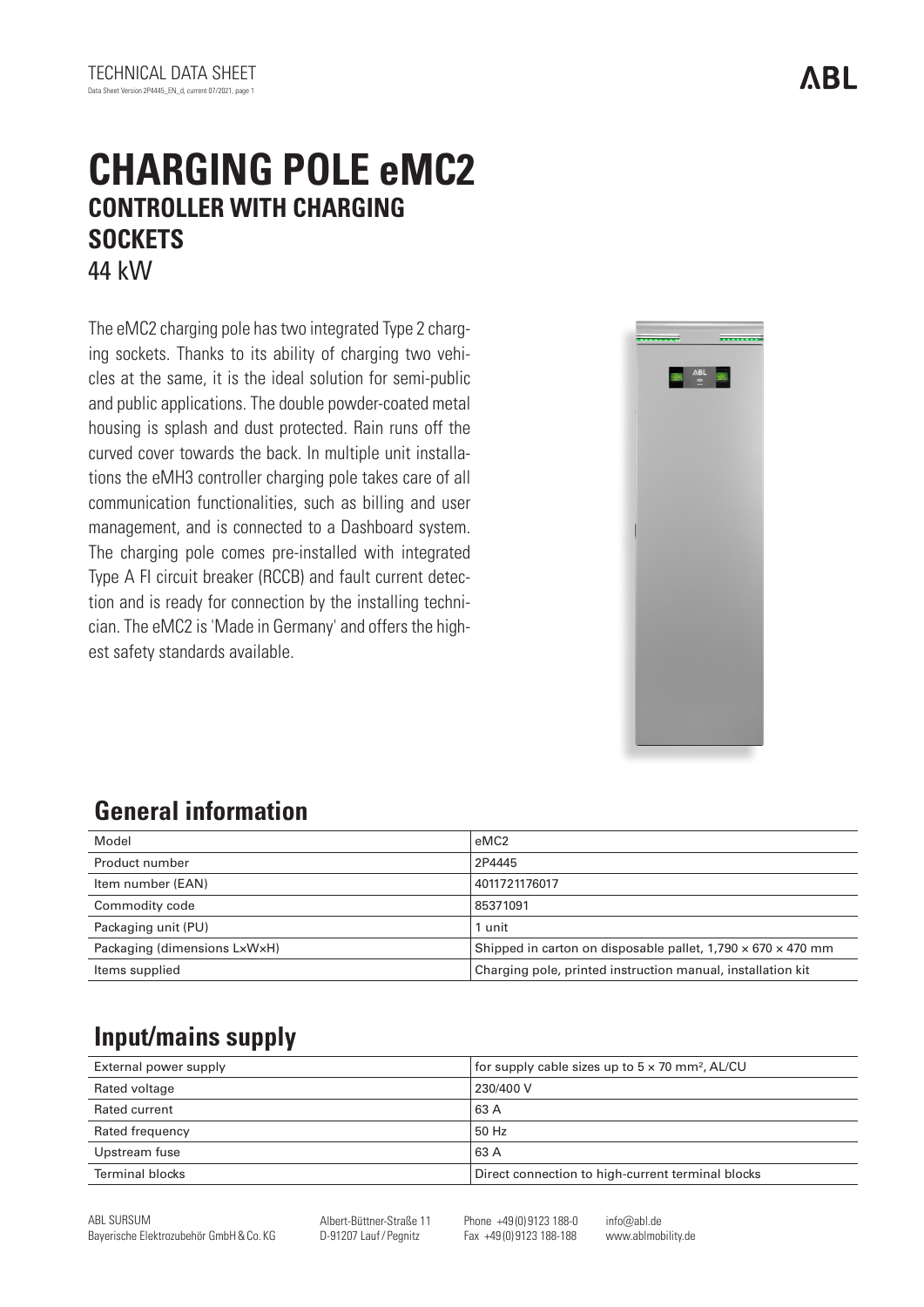# **Output/vehicle connection**

| Connection system per charge point        | Lockable Type 2 charging socket, 32 A, in acc. with IEC62196-2,<br>automatic unlocking in case of grid connection loss |
|-------------------------------------------|------------------------------------------------------------------------------------------------------------------------|
| Output voltage per charge point           | 230/400 V                                                                                                              |
| Maximum charging current per charge point | 32 A                                                                                                                   |
| Maximum charging output per charge point  | 22 kW                                                                                                                  |
| Load management                           | <b>SBC</b>                                                                                                             |

#### **Protection/integrated components**

| MCB per charge point                 | 32 A, 4-pole, C characteristic                                                                                               |
|--------------------------------------|------------------------------------------------------------------------------------------------------------------------------|
| RCCB per charge point                | RCCB, Type A, 30 mA                                                                                                          |
| DC fault current detection           | electronic, $I_{\text{And}} \ge 6 \text{ mA}$                                                                                |
| Energy meter per charge point        | <b>MID</b> compliant                                                                                                         |
| Load switching                       | Installation contactor, 4-pole, 40 A                                                                                         |
| Weld detection                       | Contactor welding trips RCD                                                                                                  |
| Overcurrent protection               | Integrated into firmware, disconnection at 105% after 1000 sec-<br>onds, at 110% after 100 seconds, at 120% after 10 seconds |
| Temperature monitoring               | internal, charging current reduction or shut down                                                                            |
| Lightning and overvoltage protection | Type $1 + Type 2$ combined arrester                                                                                          |
| Shut down (Standby)                  | all poles                                                                                                                    |

#### **Charge monitoring/status indicators**

| Operating status indicator        | LED                                        |
|-----------------------------------|--------------------------------------------|
| Access control                    | RFID card, QR code or smartphone app       |
| <b>Communication EV</b>           | in acc. with IEC 61851-1 Mode 3            |
| Communication Controller/Extender | <b>RS485</b>                               |
| Backend communication             | OCPP 1.5 and 1.6 via LAN or LTE (optional) |

#### **Standards/guidelines**

| IFC.<br>61851              |  |
|----------------------------|--|
| <b>ACSEV</b><br>IEC 61439- |  |

## **Operating conditions**

| Storage temperature            | -30 to $85^{\circ}$ C     |
|--------------------------------|---------------------------|
| Operating temperature          | -25 to 40 $^{\circ}$ C    |
| Relative humidity              | 5 to 95%, no condensation |
| Class of protection            |                           |
| Overvoltage category           | Ш                         |
| Degree of pollution            | 3                         |
| Degree of protection (housing) | <b>IP54</b>               |
| Impact strength                | <b>IK10</b>               |
| Maximum elevation              | $\leq$ 2,000 m AMSL       |
| Power dissipation              | $\overline{\phantom{0}}$  |

Albert-Büttner-Straße 11 D-91207 Lauf/ Pegnitz

Phone +49 (0) 9123 188-0 Fax +49 (0) 9123 188-188

info@abl.de www.ablmobility.de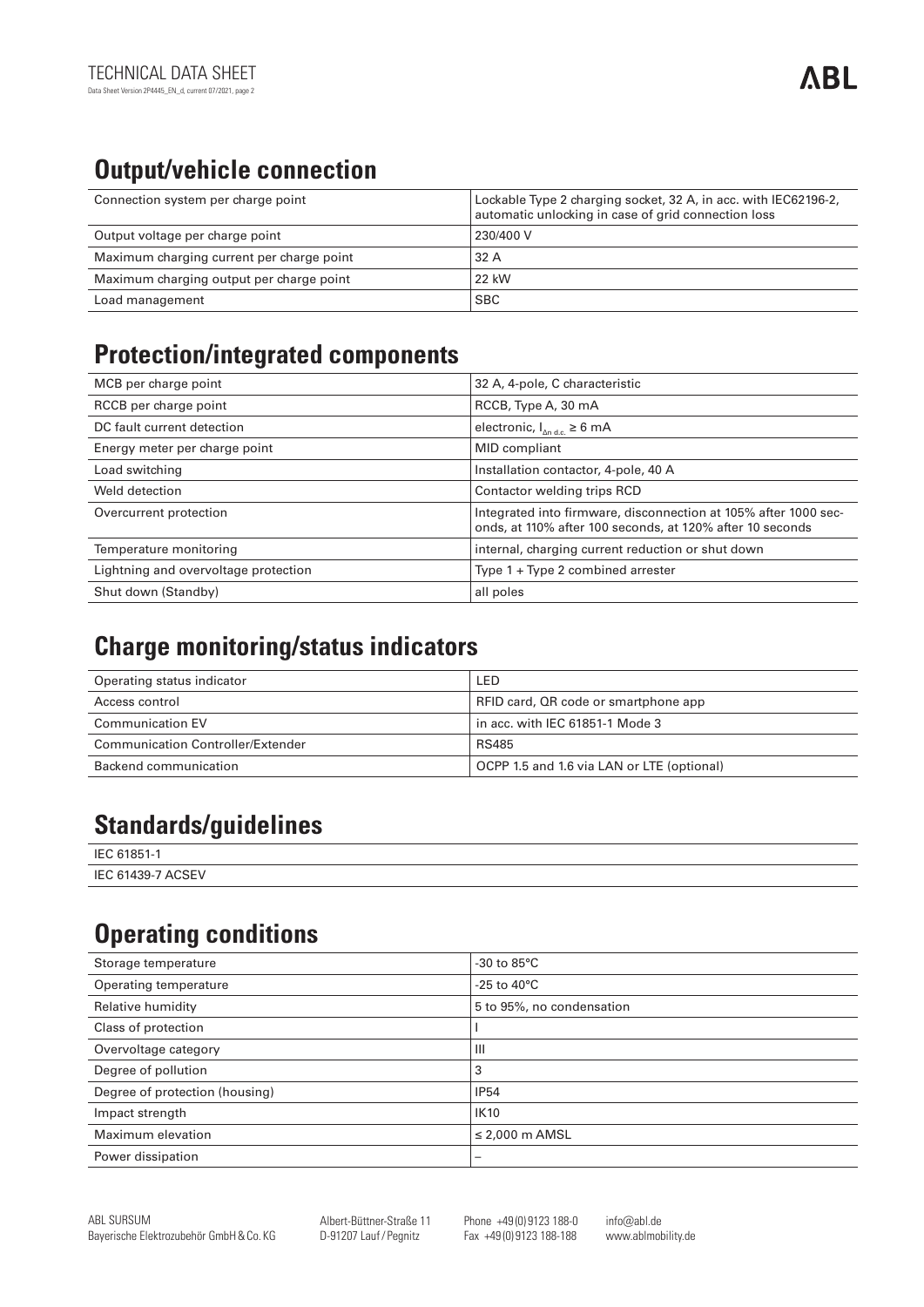## **Housing**

| Type                     | Mounting pole                                                                                                                   |
|--------------------------|---------------------------------------------------------------------------------------------------------------------------------|
| Fixing type              | Screw fixings for installation on prefabricated concrete founda-<br>tion (with or without plinth,<br>both available separately) |
| Material (housing/cover) | Steel                                                                                                                           |
| Housing colour           | Powder coated RAL9005                                                                                                           |
| Cover/roof colour        | Powder coated DB701                                                                                                             |
| Locking mechanism        | Grip handle, prepared for the installation of a profile cylinder<br>lock                                                        |
| Pole dimensions (HxWxD)  | $1.460 \times 440 \times 200$ mm                                                                                                |
| Weight                   | approx. 44 kg                                                                                                                   |

#### **Accessories**

| Type 2 charging cable             | LAK32A3, 32 A 240/415 V, length approx. 4 m |
|-----------------------------------|---------------------------------------------|
| Type 2 charging cable             | LAK32A3, 32 A 240/415 V, length approx. 7 m |
| Type 2 to Type 1 adapter cable    | LAKK2K1, 32 A 230 V, length approx. 4 m     |
| Prefabricated foundation          | <b>EMC9999</b>                              |
| Plinth 160 mm                     | <b>EMC9998</b>                              |
| Plinth 100 mm                     | <b>EMC9997</b>                              |
| Configuration kit                 | CONFCAB                                     |
| RFID card                         | E017869, 5 pcs                              |
| LTE accessory package             | E3BLTE1                                     |
| WLAN accessory package            | E3BWLAN                                     |
| Multi-purpose installation tester | <b>TE001</b>                                |
| Vehicle simulation adapter        | <b>TE002</b>                                |
| see website at www.ablmobility.de |                                             |